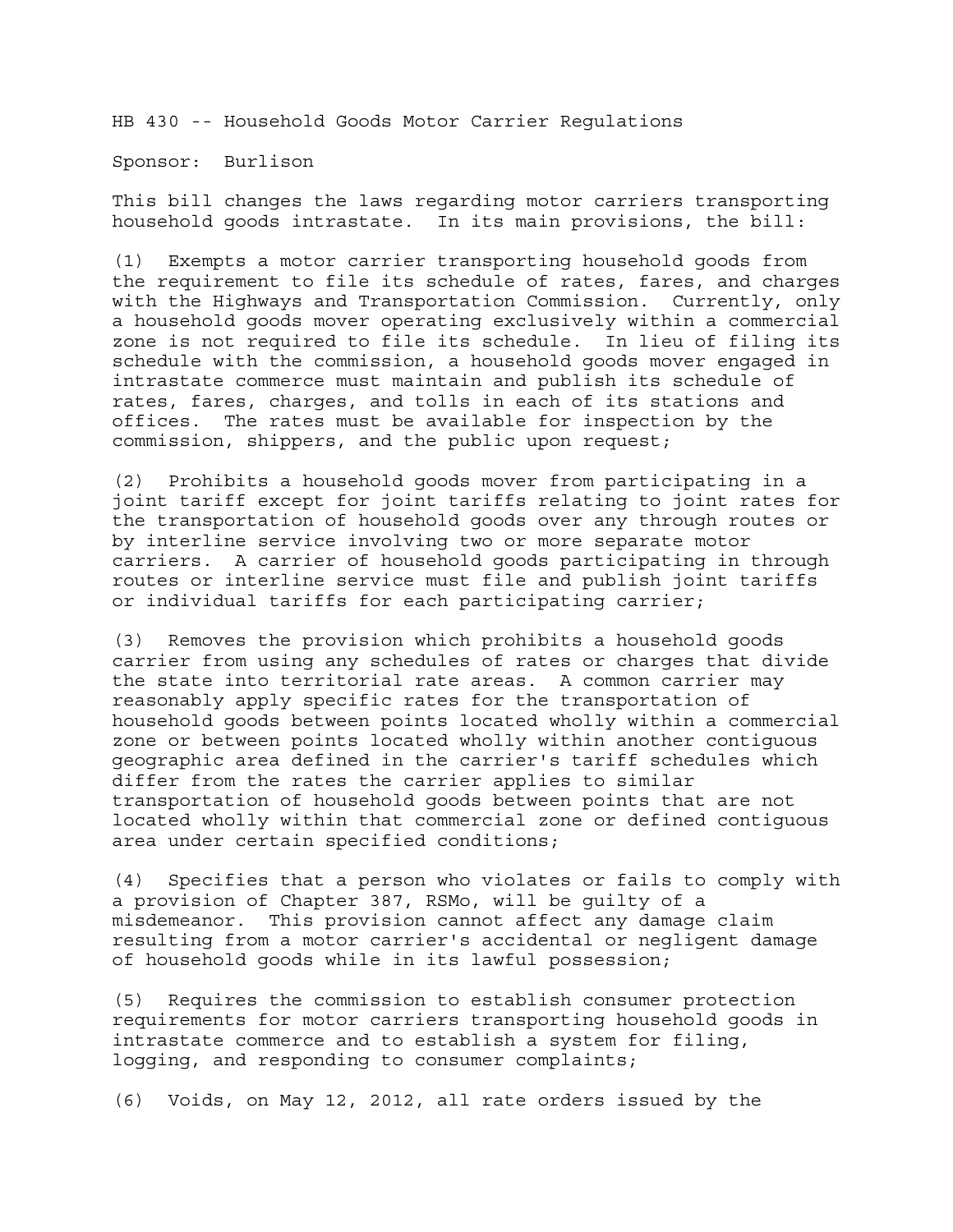commission affecting the intrastate transportation of household goods to the extent that the rate orders require or prescribe any minimum or maximum rates for the transportation of the goods. This provision does not prohibit the commission from issuing any future rate orders regarding these rates;

(7) Specifies that no complaint, hearing, adjudication, or other proceedings of the commission or the Administrative Hearing Commission is required as a prerequisite to the commencement of certain specified court actions or to enforce the powers of the Highways and Transportation Commission;

(8) Requires, beginning January 1, 2012, an applicant for a certificate or permit to transport household goods in intrastate commerce to provide proof that the applicant has workers' compensation insurance coverage for all employees;

(9) Removes the provision requiring a contract carrier transporting household goods to demonstrate that the proposed service will serve a useful purpose when applying for a certificate of authority or permit. An applicant for a household goods moving authority or permit will not have to satisfy the public convenience and necessity test when proposing a new service, an extension of existing service, or a transfer of authority. An applicant for a household goods certificate of authority or permit will have to show that he or she is fit, willing and able to perform the service, and conforms to other specified requirements. Only a noncharter passenger service is required to demonstrate that the proposed service will serve a useful present or future public purpose when applying for a certificate or permit. The commission must not restrict any certificate or permit authorizing the transportation of household goods or passengers in charter service with reference to any route or routes;

(10) Removes the provision allowing the issuance of a temporary permit to a household goods common carrier and limits its issuance to only a carrier transporting passengers other than in charter service;

(11) Removes the provision requiring a common carrier of household goods to seek authorization from the commission to discontinue service and requires only a common carrier of passengers other than in charter service to seek this authorization; and

(12) Voids any geographic restriction or provision limiting a household goods carrier's scope of authority to particular routes within this state contained in a certificate, permit, or both which was issued prior to August 28, 2011, and any similar